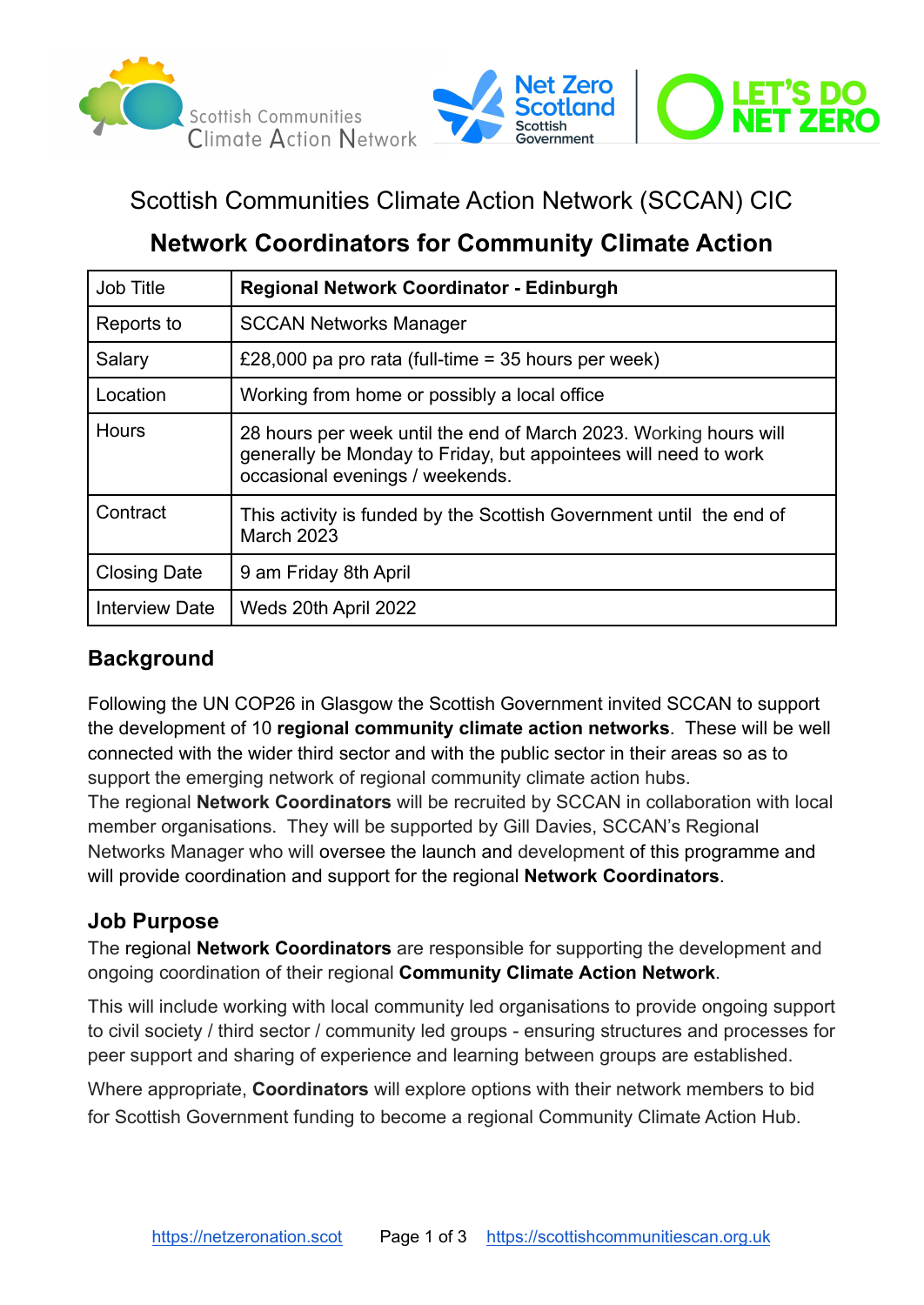### **Regional Network Coordinators for Community Climate Action**

#### **Main Responsibilities**

- 1. Organise regular meetings and support the development of a healthy and collaborative group culture within the network
- 2. Map community activity / networking efforts in their region and establish contact with groups that could play a role in co-creating and determining the extent of the network
- 3. Identify and invite participation of appropriate organisations to collaborate and assist groups to define the boundaries of their regional community climate action network
- 4. Connect these organisations with relevant Scottish networks and ensure sharing of learning and experience within and between the regional networks.
- 5. Ensure that the regional network members gain access to SCCAN activities, events, training etc. and the [Community Learning Exchange](https://www.scottishcommunitiescan.org.uk/community-learning-exchange/) programme
- 6. Search out and signpost relevant stories to SCCAN Story Weavers
- 7. Communicate needs of regional network members to relevant SCCAN circles / working groups and help to create and manage appropriate support services for their community climate action network members
- 8. Identify opportunities for regional training sessions on relevant topics to meet their local members' needs
- 9. Participate as appropriate in SCCAN circles / working groups and contribute to the development of appropriate toolkits and training materials
- 10. Encourage network members to join SCCAN and participate in SCCAN activities
- 11. Encourage networks to plan forward, potentially towards incorporation to allow them to bid for funding as appropriate, assist in bid writing.

## **Knowledge, Skills and Experience Required: E = Essential / D = Desirable**

- **E** Experience of network development developing and maintaining existing networks
- **E** Project management experience with skills and experience in community development
- **E** Experience of hosting and facilitating meetings and public engagement events
- **E** Knowledge of community project funding and experience of applying for funding
- **E** Great team player with excellent communication and organisational skills
- **E** Professional manner, well-developed interpersonal skills, including listening skills and experience of using own initiative in supporting others
- **E** Undergraduate or Postgraduate qualification in Community Studies, Environment or Climate-related subjects or other relevant field - or equivalent work experience
- **E** High level of personal initiative and ability to work proactively and autonomously.
- E Ability to travel within your region
- **D** Well developed personal network of community groups within the region already
- **D** Experience of empowering people and supporting them
- **D** Experience of community led climate action projects and initiatives
- **D** Experience of sociocratic governance and processes [see <https://bit.ly/sociocracy101>]
- **D** Budget / financial management experience